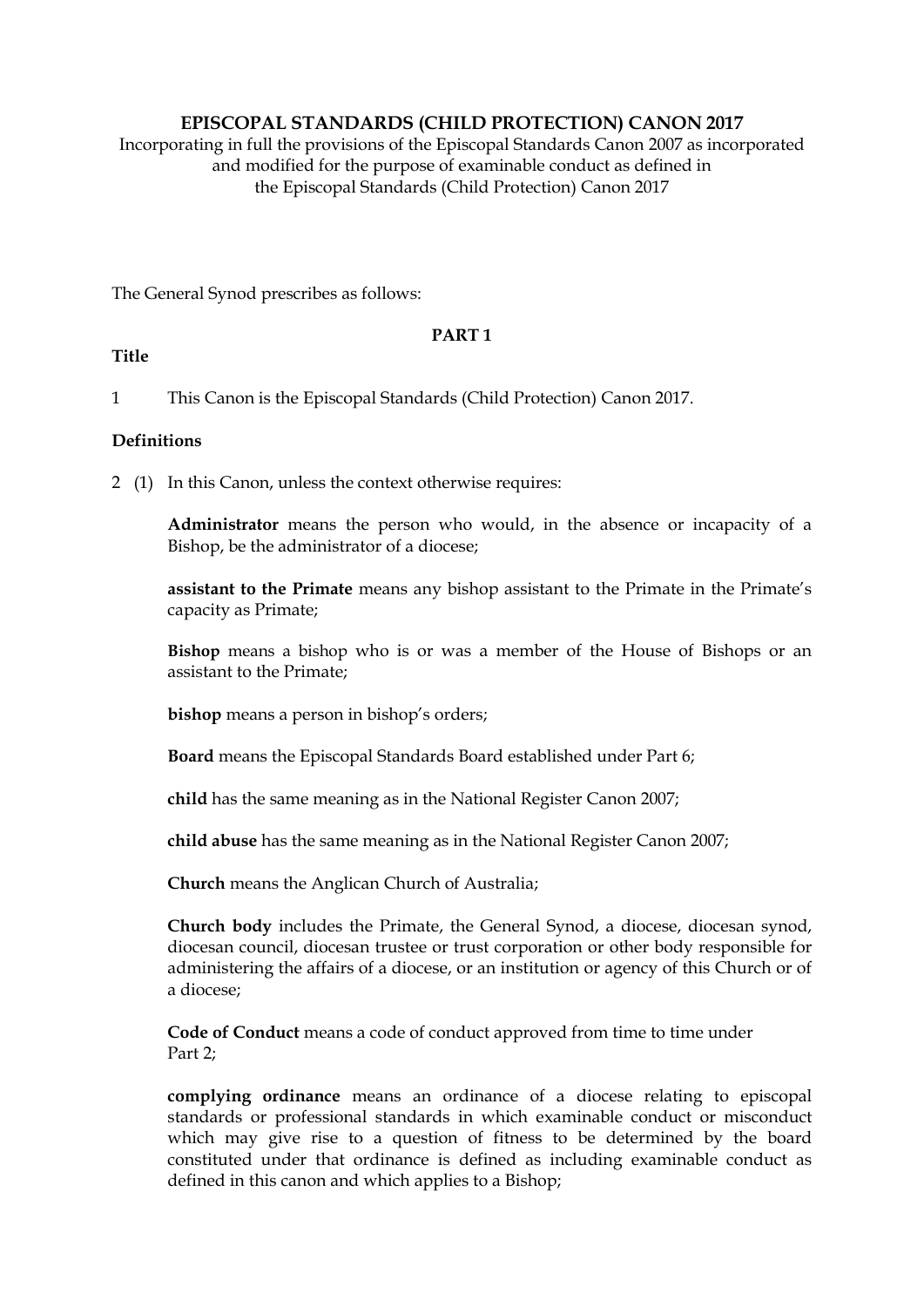**Director** means the Director of the ESC appointed under the Special Tribunal Canon 2007;

**Episcopal Standards Commission** or **ESC** means the Episcopal Standards Commission appointed under the Special Tribunal Canon 2007;

#### **examinable conduct** means:

- (a) in relation to a Bishop who is a member of the House of Bishops or assistant to the Primate, any conduct or omission, other than exempt conduct, involving:
	- (i) child abuse; or
	- (ii) conduct that impedes or undermines a professional standards process; or
	- (iii) the failure without reasonable excuse to perform a function under a professional standards process; or
	- (iv) the failure without reasonable excuse to comply with the laws of the Commonwealth, a State or Territory requiring the reporting of child abuse to the police or other authority;

wherever or whenever occurring, and the subject of information which, if established, might call into question the fitness of the Bishop to hold office or to remain in Holy Orders, but excludes any breach of faith, ritual or ceremonial;

- (b) in relation to a Bishop who was a member of the House of Bishops or an assistant to the Primate, any conduct or omission involving:
	- (i) child abuse; or
	- (ii) conduct that impedes or undermines a professional standards process; or
	- (iii) the failure without reasonable excuse to perform a function under a professional standards process; or
	- (iv) the failure without reasonable excuse to comply with the laws of the Commonwealth, a State or Territory requiring the reporting of child abuse to the police or other authority;

occurring while a member of the House of Bishops or assistant to the Primate whether before or after the commencement of this canon, and the subject of information which, if established, might call into question the fitness of the Bishop to hold office or to remain in Holy Orders, but excludes any breach of faith, ritual or ceremonial;

**exempt conduct** means any conduct or omission which would be examinable conduct, had not the Bishop disclosed the material facts of such conduct to the ordaining bishop prior to the Bishop's ordination as a deacon;

**former Bishop** means a Bishop whose conduct falls within paragraph (b) of the definition of examinable conduct;

**information** means information of whatever nature and from whatever source relating to the alleged misconduct or omission of a Bishop wherever or whenever occurring;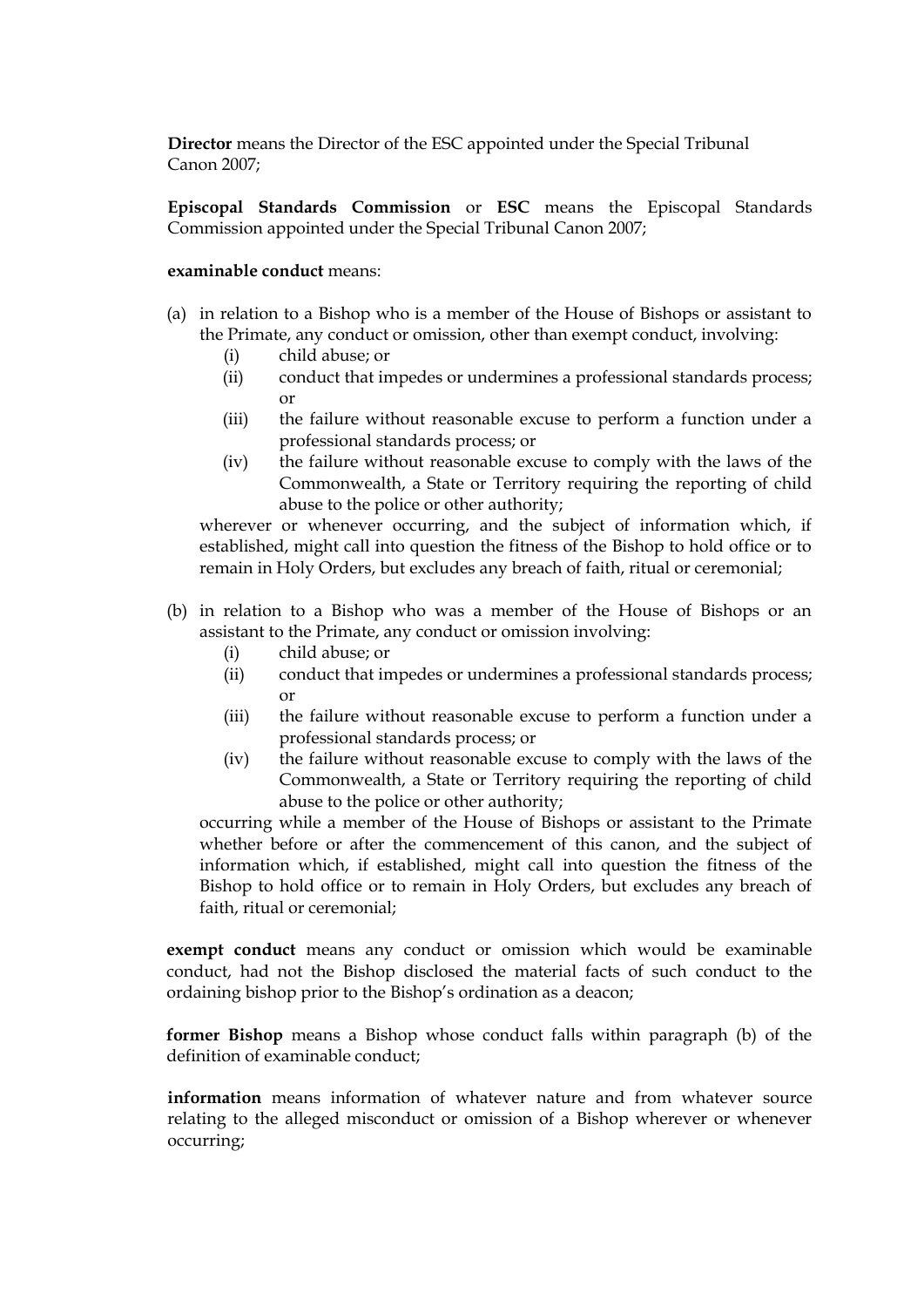**national register** means a national register established pursuant to a Canon of General Synod for a purpose which includes the recording of determinations of the Board;

**professional standards process** means a process for determining the fitness for office of clergy or lay persons under any canon of the General Synod or diocesan ordinance or a process under Chapter IX of the Constitution, where the conduct that is the subject of the process relates to child abuse;

**protocol** means the protocol approved from time to time by the Standing Committee under Part 3;

**relevant diocesan bishop** in relation to a former Bishop means the bishop of the diocese in which the former Bishop is licensed or resides.

#### **relevant Metropolitan**, means:

- (a) in relation to the bishop of a diocese:
	- (i) unless paragraph (iii) or (iv) applies, the Metropolitan of the Province in which the diocese is situated; or
	- (ii) if the diocese is an extra-provincial diocese, the Primate; or
	- (iii) if the bishop is the Metropolitan but not the Primate, the Primate; or
	- (iv) if the bishop is the Primate, the person who, at the relevant time, is the next most senior Metropolitan who is available, seniority being determined by the date of consecration; and
- b) in relation to any other member of the House of Bishops or an assistant to the Primate, the Primate;
- c) in relation to a former Bishop;
	- (i) the Metropolitan of the Province in which the Bishop is licensed or resides; or
	- (ii) if the Bishop is licensed or resides in an extra provincial diocese, the Primate.

**respondent** means a Bishop whose alleged conduct or omission is the subject of information;

**Standing Committee** means the Standing Committee of General Synod;

**Tribunal** means the Special Tribunal.

(2) Where there is examinable conduct in relation to a former Bishop, the examinable conduct extends to any other conduct or omission of the former Bishop that falls within subparagraphs (i) to (iv) of paragraph (b) of the definition of examinable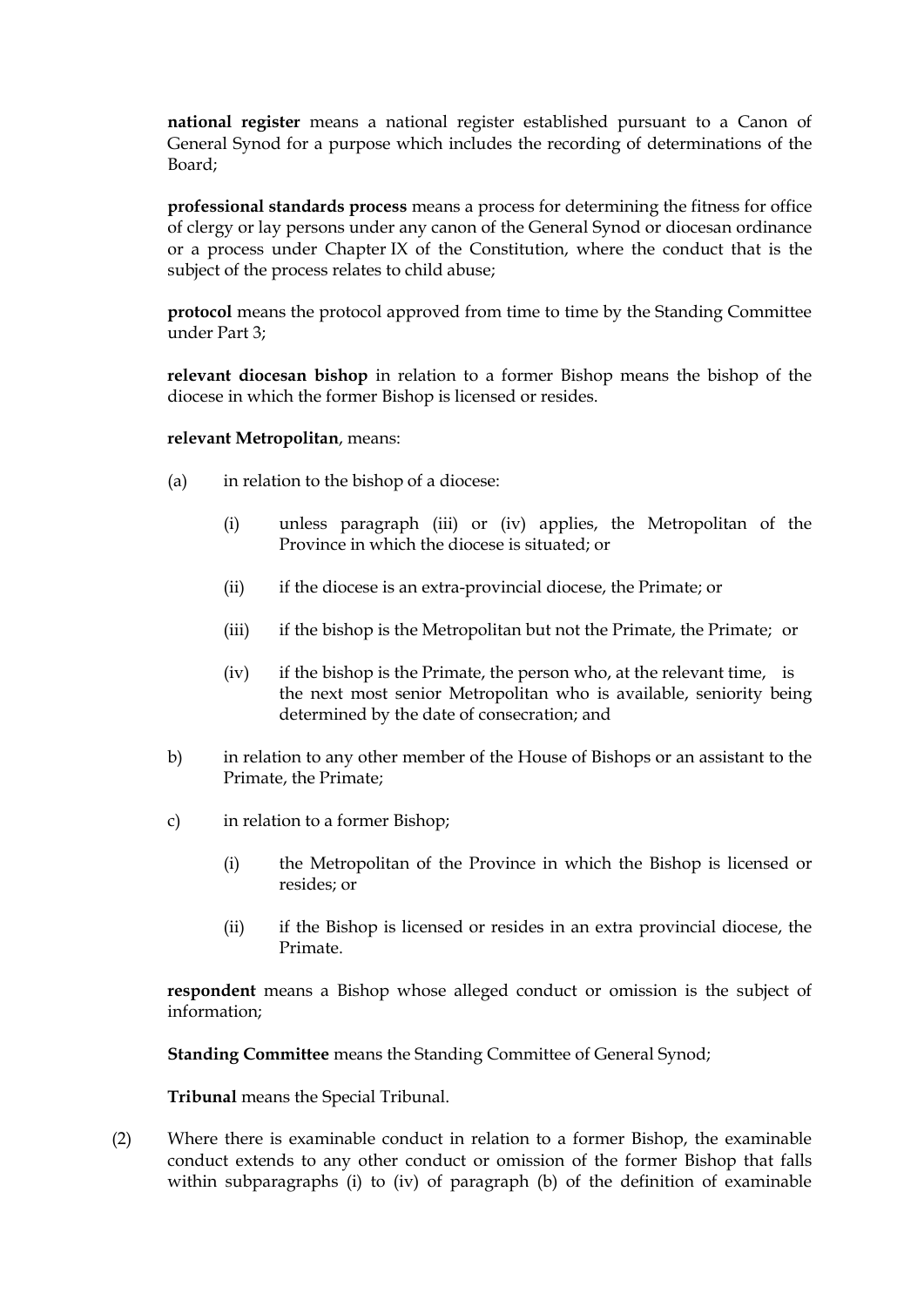conduct (other than exempt conduct), but occurring before or after any period in which the Bishop was a member of the House of Bishops or an assistant to the Primate, and is the subject of information that, if established, together with the relevant conduct or omission occurring while a member of the House of Bishops or assistant to the Primate, might call into question the fitness of the Bishop to hold office or to remain in Holy Orders (but excluding any breach of faith, ritual or ceremonial).

# **PART 2 – CODE OF CONDUCT**

- 3 The General Synod or the Standing Committee shall from time to time by resolution approve a Code of Conduct for observance by Bishops, which does not make provision for any matter concerning faith, ritual or ceremonial, provided that any changes to the Code of Conduct made by the Standing Committee shall be referred to the next session of General Synod for ratification.
- 4 The Standing Committee through the ESC and by such other means as may be considered appropriate shall take such steps as may be necessary or desirable to promote the knowledge, understanding and observance in this Church of the Code of Conduct. A code of conduct must not make provision for any matter concerning faith, ritual or ceremonial.

#### **PART 3 – THE PROTOCOL**

- 5 (1) The Standing Committee shall from time to time consider and approve a protocol for implementation in relation to information.
	- (2) The protocol must include:
		- (a) procedures for receiving information;
		- (b) provision for informing complainants and victims of alleged conduct the subject of information, and respondents, of rights, remedies and relevant procedures available to them;
		- (c) provision for assisting or supporting, as appropriate, all persons affected by alleged conduct the subject of information;
		- (d) an explanation of the processes for investigating and dealing with information;
		- (e) provisions for dealing fairly with respondents;
		- (f) processes for referral to mediation and conciliation in appropriate circumstances;
		- (g) provisions for information, reports, advice and recommendations to the Primate, the relevant Metropolitan and to the relevant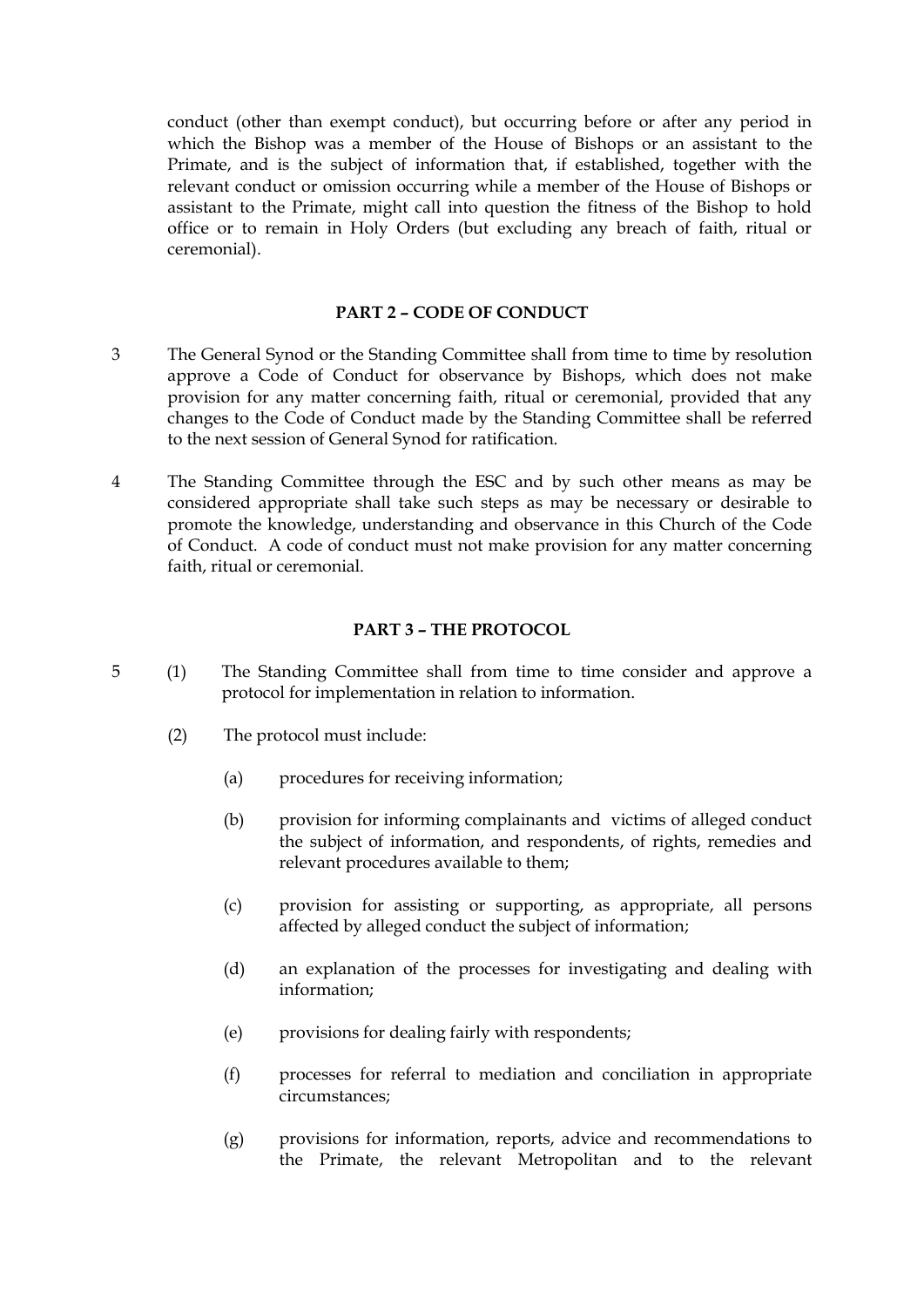Administrator at each stage of the process of dealing with information;

- (h) procedures for working, where appropriate, with law enforcement, prosecution or child protection authorities of the States and Territories and of the Commonwealth of Australia.
- 6 The Standing Committee through the ESC and by such other means as it may consider appropriate shall take such steps as may be necessary or desirable to promote throughout the Church a knowledge and understanding of the protocol.

#### **PART 4 – THE EPISCOPAL STANDARDS COMMISSION**

- 7 (1) In addition to the powers conferred on it by the Special Tribunal Canon 2007 and subject to the provisions of this Canon the ESC has the following powers and duties:
	- (a) to implement the protocol to the extent that the protocol is not inconsistent with this Canon;
	- (b) to receive information;
	- (c) to act on information in accordance with the provisions of this Canon, and the protocol to the extent that it is not inconsistent with this Canon;
	- (d) to appoint suitable persons to fulfil the several roles required to implement the protocol in each particular case;
	- (e) where appropriate, to arrange for the conciliation or mediation of any complaint the subject of information;
	- (f) to investigate information in a timely and appropriate manner;
	- (g) where appropriate, to recommend to the Standing Committee any changes to the protocol;
	- (h) subject to any limit imposed by the Standing Committee to authorise such expenditure on behalf of the General Synod as may be necessary or appropriate to implement, in a particular case, the protocol and the provisions of this Canon;
	- (i) to advise any relevant Church body as to the financial, pastoral or other needs of a person affected by conduct the subject of information and as to any possible or actual legal proceedings against such Church body arising out of the alleged conduct of a bishop;
	- (j) to refer any information in its possession to a member of a law enforcement, prosecution or child protection authority of a State or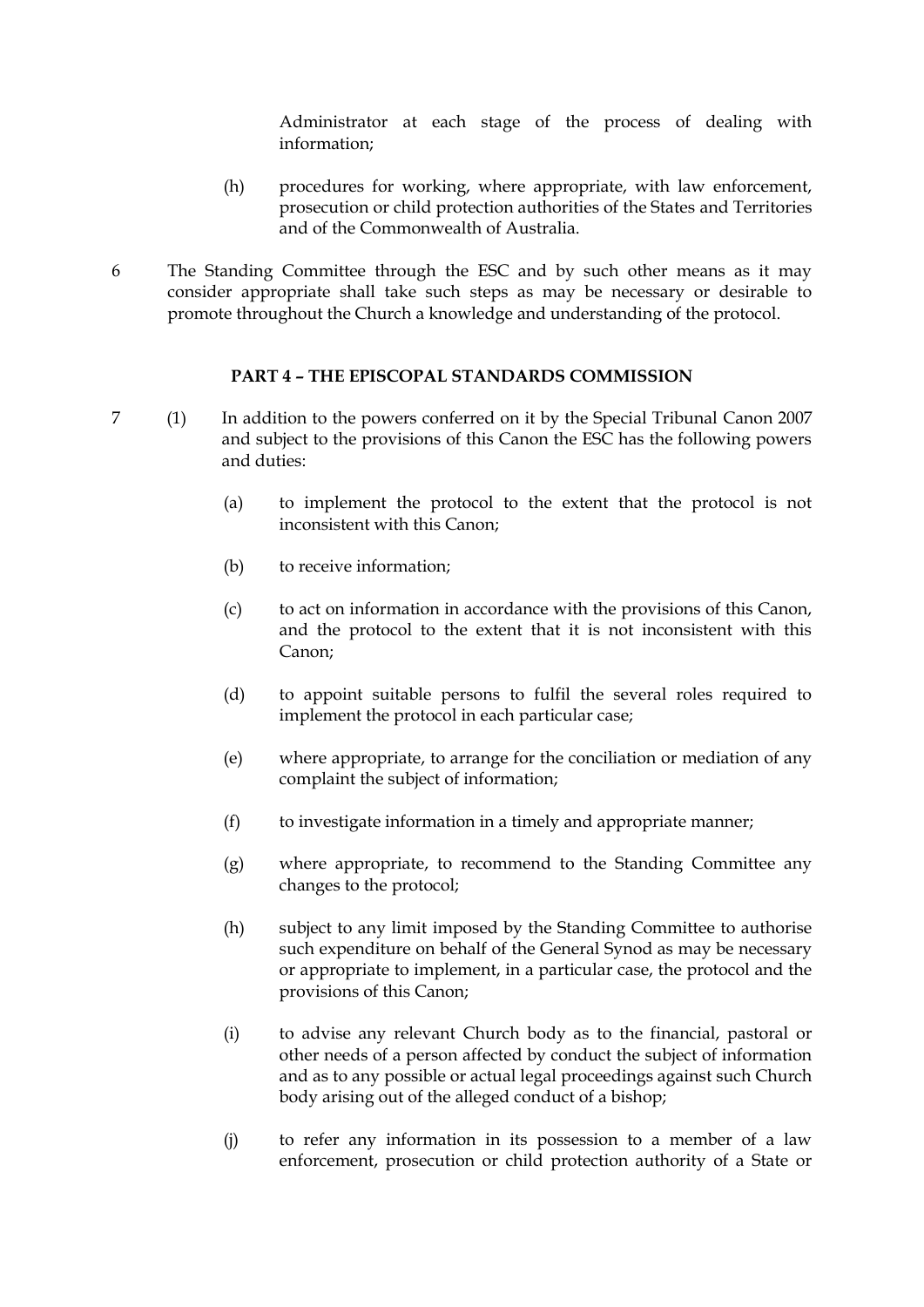Territory or of the Commonwealth of Australia to which the information is or may be relevant;

- (k) to maintain proper records of all information received and of action taken in relation to such information;
- (l) to have carriage under this Canon of the referral of a question to the Board from an equivalent body to the ESC under a complying ordinance.
- (2) The Director may receive information on behalf of the ESC and shall carry out such functions under this Canon as the ESC may determine.
- 8 (1) In the exercise of its powers and duties under this Canon the provisions of sections 8, 9 and 10 of the Special Tribunal Canon 2007 shall apply to the ESC as if reference therein to the Tribunal were a reference to the Board and reference to a complaint were a reference to information.
	- (2) Subject to subsection (3), the ESC may delegate, upon such terms and conditions as the ESC may approve, any of its powers or functions under this Canon to any person.
	- (3) The ESC cannot delegate:
		- (a) its powers under subsection (2);
		- (b) its powers under section 13; or
		- (c) its powers under section 16.
	- (4) A delegation under this section must be made by instrument in writing signed by a member of the ESC.

## **PART 5 – EXAMINABLE CONDUCT**

- 9 Subject to this Canon, where the ESC considers that the subject matter of information constitutes examinable conduct it shall investigate the information.
- 10 The ESC may decide not to investigate the information or may refrain from further investigation of the information if:
	- (a) in its opinion, the allegations the subject of the information are vexatious or misconceived, or their subject matter is trivial;
	- (b) the subject matter is under investigation by some other competent person or body or is the subject of legal proceedings;
	- (c) the person making allegations of examinable conduct or a person affected by the conduct the subject of the information has failed, when requested by the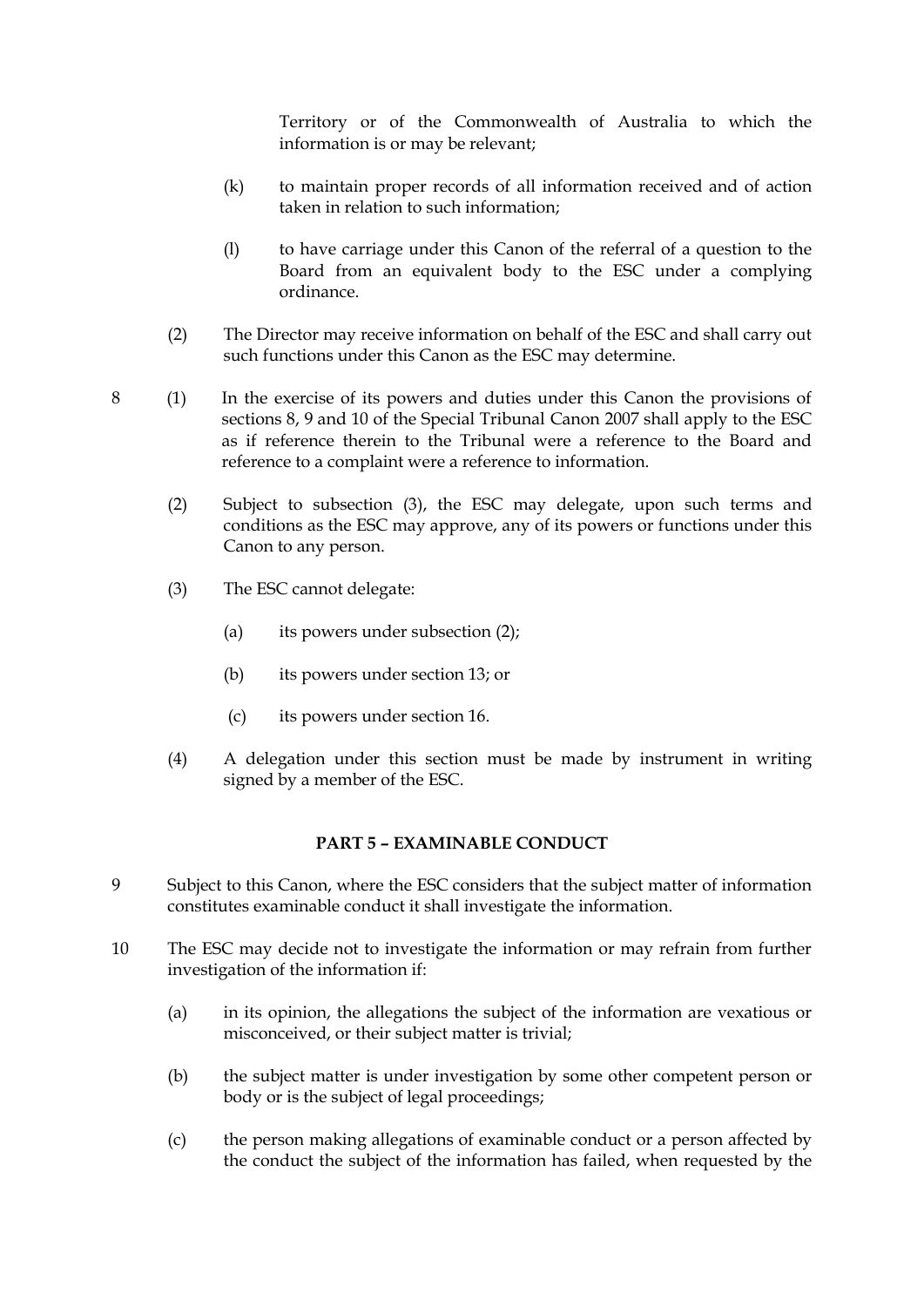ESC, to provide further particulars or to verify the allegations by statutory declaration; or

- (d) in its opinion there is insufficient reliable evidence to warrant an investigation or further investigation.
- 11 For the purpose of an investigation the ESC or an investigator shall obtain such statutory declarations, written statements, recorded conversations, reports, documents and other material as the ESC or its delegate considers necessary or desirable.
- 12 (1) The ESC may by notice in writing to a respondent require the respondent to provide a detailed report to the ESC within the time specified in the notice in relation to any matter relevant to the investigation.
	- (2) It is the obligation of a respondent:
		- (a) not to mislead the ESC or a member or delegate of the ESC;
		- (b) not unreasonably to delay or obstruct the ESC or a member or delegate of the ESC in the exercise of powers conferred by this Canon.
	- (3) If a respondent declines to answer a question on the ground that the answer might tend to incriminate the person a written record shall be made of the question and of the ground of refusal.
- 13 (1) At any time after the ESC has commenced or caused to be commenced an investigation of information under this Part in circumstances where it considers that action may be taken under paragraph (b) or (c) of section 16, it may recommend to the Diocesan Council or, in the case of a Bishop who is not a diocesan bishop, to the Primate, that the Bishop be suspended from the duties of office.
	- (2) If the Diocesan Council, meeting when the Bishop is not present, or the Primate, as the case may be, concurs in the recommendation, the President of the Board**.**, after considering any submission from the Bishop, may suspend the Bishop from the duties of office.
	- (3) The meeting of the Diocesan Council referred to in sub-section (2) shall be chaired by a Diocesan Bishop appointed by the Primate with the concurrence of a majority of the Metropolitans. The Diocesan Bishop so appointed shall not have a vote at the meeting.
	- (4) Where an investigation has been commenced against the Primate under this part, the powers and functions of the Primate under sub-section (3) shall be exercised by the person who would exercise the authorities, powers, rights and duties of the Primate if there were a vacancy in the office.
	- (5) For the purposes of this section a reference to the Metropolitans excludes a Metropolitan who at the time is the subject of an investigation under this part.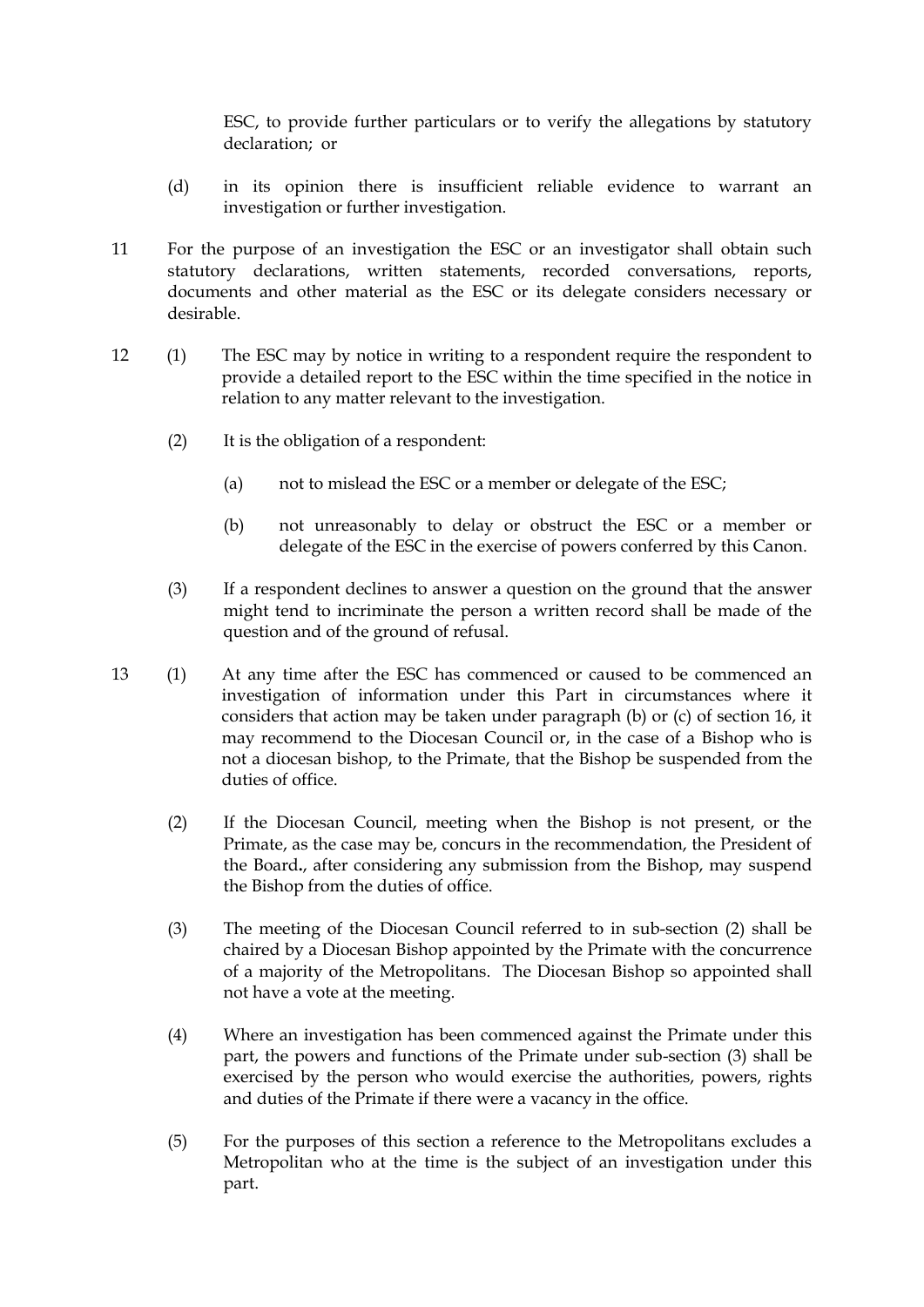- 14 Before suspending a Bishop from the duties of office the President of the Board shall take into account:
	- (a) the seriousness of the conduct alleged in the information;
	- (b) the nature of the material to support or negate the allegations;
	- (c) whether any person is at risk of harm;
	- (d) after consultation with the relevant Diocesan Council or its representative, the effect on the respondent, a relevant Church body and on the Church in the diocese of acting and of not acting under section 13; and
	- (e) any other allegation of similar examinable conduct previously made to the ESC or to an equivalent body within the previous ten years;

and may take into account any other relevant matter.

- 15 (1) A suspension under section 13 or a voluntary standing down from office by the Bishop as a result of an investigation by the ESC:
	- (a) has effect as an absence of the Bishop from the see or from office as the case may require; and
	- (b) continues until it ceases to have effect by reason of :
		- (i) the ESC terminating the investigation without taking action under section 16;
		- (ii) a determination to that effect by the Board or the Tribunal as the case may be; or
		- (iii) the see or the office becoming vacant (whether or not under this Canon);

whichever first occurs.

- (2) During any such suspension or voluntary standing down the Bishop is entitled to receive whatever stipend, allowances and other benefits that would otherwise have accrued and which are to be met or reimbursed by the body normally responsible for their payment.
- 16 At any time after the commencement of an investigation under this Part the ESC may:
	- (a) if it considers on reasonable grounds that the Bishop may be incapable, report the matter in writing to the relevant Metropolitan, and such report shall be a report for the purposes of section 4 of the Bishop (Incapacity) Canon 1995 as if it were made by three members of the synod of a diocese pursuant to that section;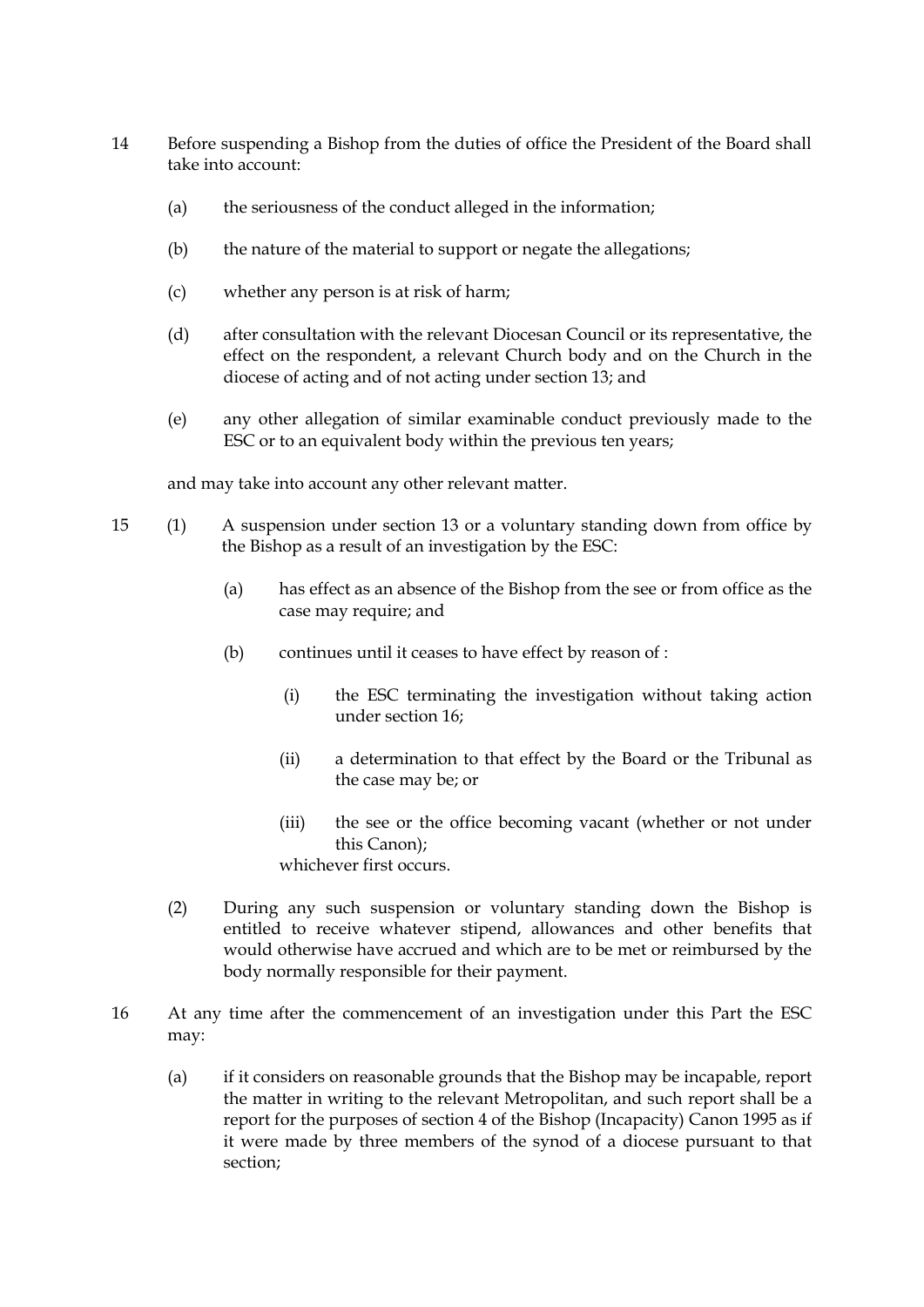- (b) refer to the Board the fitness of the Bishop, whether temporarily or permanently, to hold office or to remain in Holy Orders;
- (c) whether or not the information the subject of the investigation is also the subject of a complaint under the Special Tribunal Canon 2007, institute, amend or withdraw proceedings by way of charge against the Bishop before the Tribunal.
- 17 (1) The fact that the subject matter of a complaint or dispute concerning examinable conduct may be settled or resolved in whole or in part between the parties affected thereby does not prevent the ESC from taking any of the steps referred to in section 16 in respect of the subject matter of the complaint or dispute.
	- (2) Any term of settlement or resolution referred to in sub-section (1) which purports to prevent or to limit the institution of such proceedings shall be of no effect.
	- (3) A matter shall not be referred to the Board, a reference to the Board shall not continue and proceedings shall not be instituted or maintained in the Special Tribunal where the bishop concerned has relinquished or has been deposed from Holy Orders in accordance with the Holy Orders Relinquishment and Deposition Canon 2004.

## **PART 6 – EPISCOPAL STANDARDS BOARD**

- 18<sup>1</sup> There shall be an Episcopal Standards Board constituted and appointed in accordance with the provisions of this Part.
- 19 (1) Subject to the provisions of this Canon the function of the Board is to inquire into and determine a question referred to it pursuant to section 16 or pursuant to a corresponding provision of a complying ordinance, to make a determination referred to in section 49 and where appropriate to make a recommendation in accordance with the provisions of this Canon.
	- (2) Subject to section 17(3) the Board may make a determination and recommendation referred to in sub-section (1) notwithstanding that the bishop whose conduct is the subject of the reference has ceased, after the reference, to be a Bishop.
	- (3) Where there is a referral of a question to the Board from an equivalent body to the ESC under a complying ordinance, if the equivalent body would have, but for this Canon, referred at the same time other complaints against the Bishop to the board constituted under the complying ordinance in respect of conduct that does not fall within examinable conduct as defined in this Canon which might call into question the fitness of the Bishop to hold office or to remain in Holy Orders, the equivalent body may refer to the Board, and the

<sup>-</sup><sup>1</sup> The Episcopal Standards Board established by Part 6 of the Episcopal Standards Canon 2007 is the Episcopal Standards Board for the purpose of this Canon.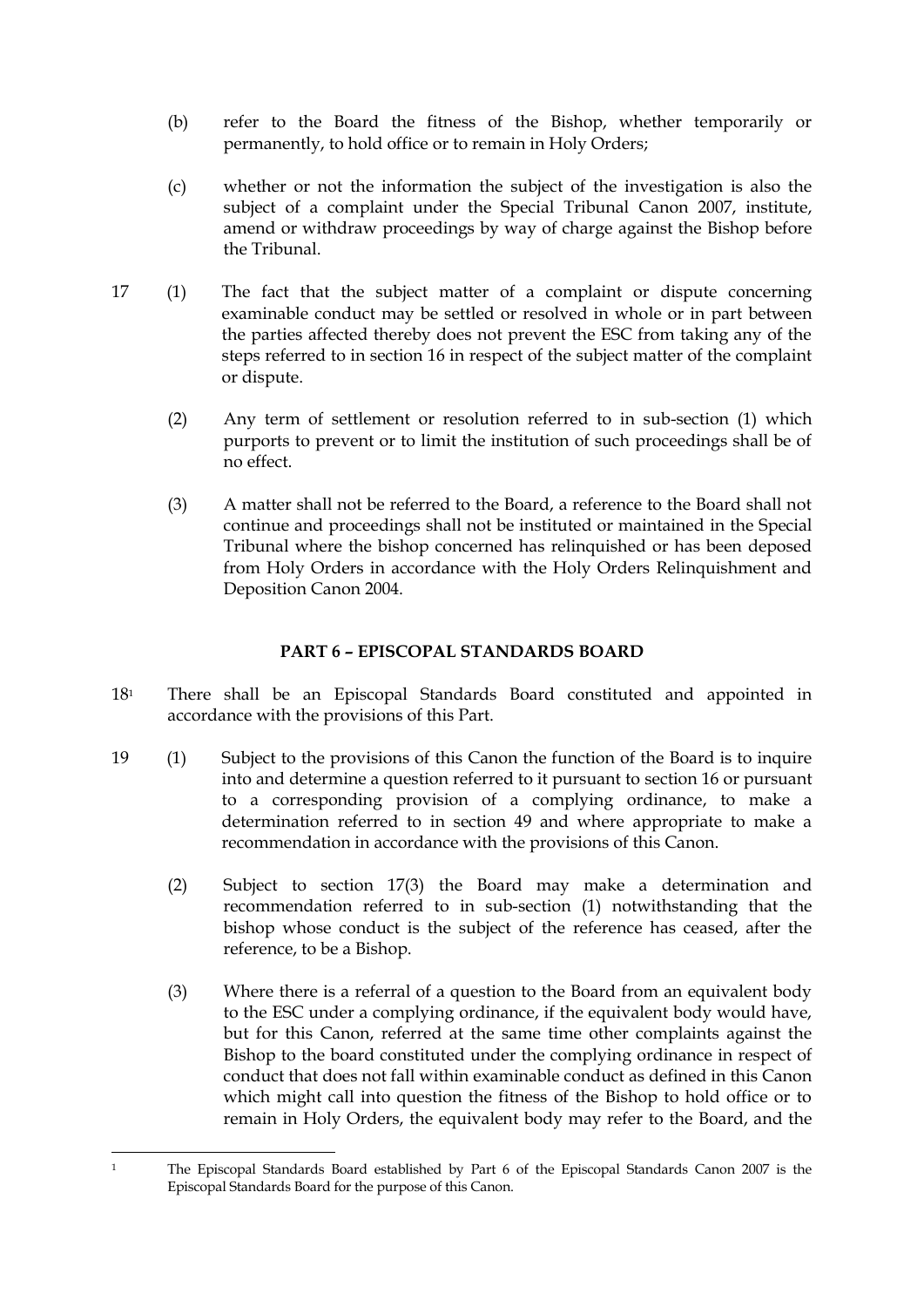Board may determine, the question arising from the conduct other than the examinable conduct in conjunction with the question arising from the examinable conduct.

- 20 (1) The members of the Board in a particular case shall be appointed from a panel comprising:
	- (a) a President and a Deputy President, both of whom shall be persons who are eligible for appointment as lay members of the Appellate Tribunal;
	- (b) five persons in bishop's orders; and
	- (c) five persons who are members of the Church not in bishop's orders.
	- (2) A person who is a member of the panel from whom the members of the Tribunal may be appointed is eligible for appointment to the panel.
- 21 The members of the panel shall be appointed by the Standing Committee and shall hold office in accordance with a resolution of the Standing Committee.
- 22 Any vacancy in the membership of the panel shall be filled by or in accordance with a resolution of the Standing Committee.
- 23 (1) The members of the panel to be convened for any reference to the Board shall be determined by the President or, if there is a vacancy in the office of President, by the Deputy President.
	- (2) For the purpose of any reference to the Board, the Board shall consist of the President or Deputy President, who shall be the presiding member, and an equal number not exceeding two of the episcopal and other members of the panel.
	- (3) Where possible, the Board shall include at least one man and at least one woman.
	- (4) Where, in the opinion of the President or, if there is a vacancy in the office of the President, in the opinion of the Deputy President a member of the panel has a personal interest in a matter before the Board the member shall be disqualified from participating in the reference.
	- (5) For the purposes of this section a vacancy in the office of President includes a situation in which the President is not able to act because of a personal interest in a matter, illness or absence from Australia.
- 24 (1) The Rules of the Board made under this Part may provide that, in relation to the exercise of specified functions, or in relation to matters of a specified class, the Board may, at the direction of the presiding member, be constituted by a single member sitting alone.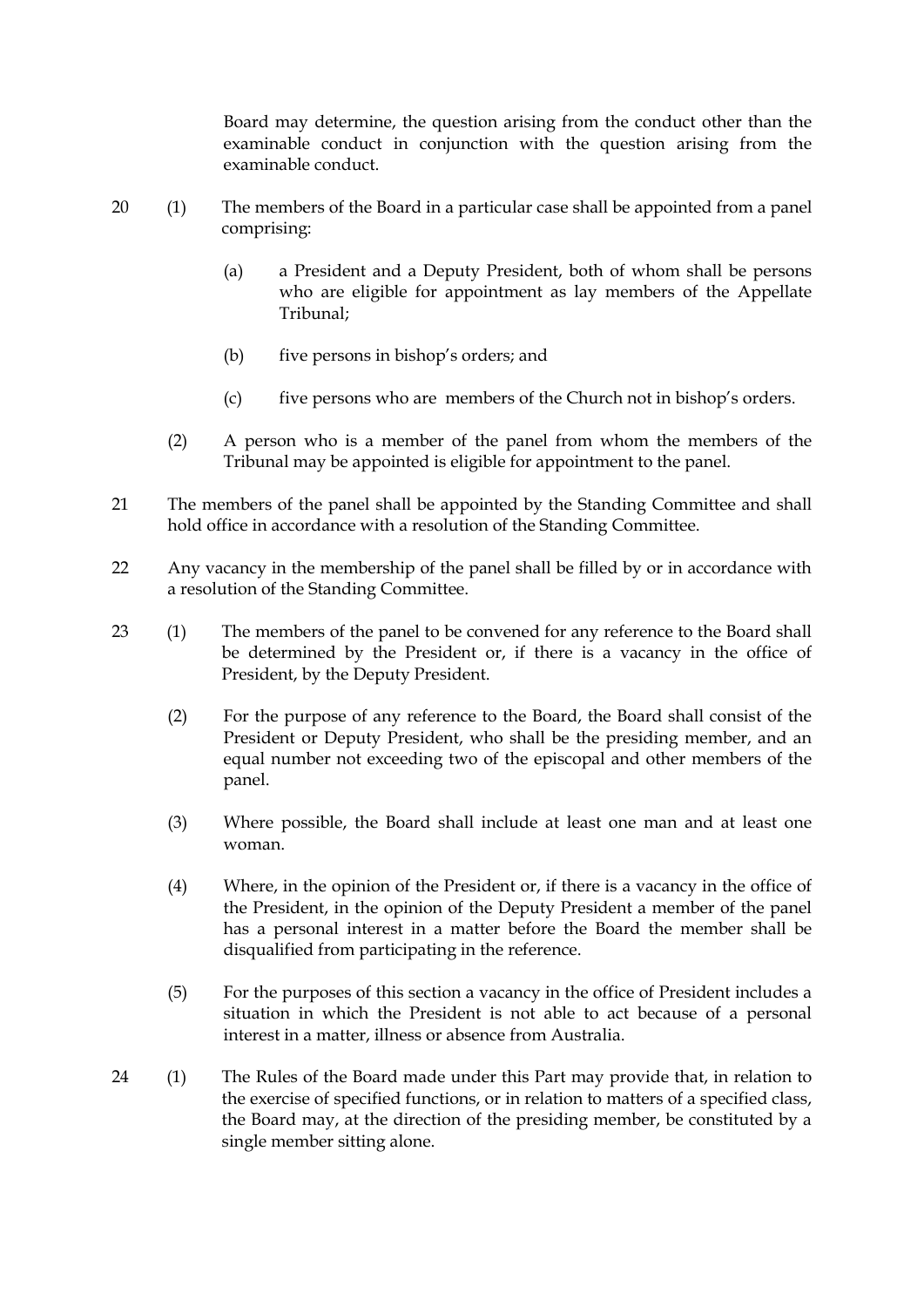- (2) The Board, if constituted by a single member sitting alone, cannot make a determination under section 49.
- 25 If a member of the Board, other than the presiding member, dies or is for any other reason unable to continue with any matter referred to the Board, the Board constituted of the presiding member and the other member or members may, if the presiding member so determines, continue and complete the reference.
- 26 The Board, separately constituted in accordance with this Part, may sit simultaneously for the purpose of matters referred to it or for conducting separate business of the Board.
- 27 An act or proceeding of the Board is not invalid by reason only of a vacancy in its membership or of the membership of the panel and, notwithstanding the subsequent discovery of a defect in the nomination or appointment of members of the panel or the Board, any such act or proceeding is as valid and effectual as if the member had been duly nominated or appointed.
- 28 There shall be a Secretary to the Board who shall be appointed by or in accordance with a resolution of the Standing Committee, and whose duties shall be defined by the President.
- 29 (1) In any proceedings of the Board where the Board is constituted by two or more members:
	- (a) any question of law or procedure will be determined by the presiding member; and
	- (b) any other question will be determined by majority decision of the members, and in the case of an equality of votes the opinion of the presiding member shall prevail.
	- (2) Where the Board is constituted by a member sitting alone who is not the President or the Deputy President, any question of law that arises must be referred to the President or Deputy President for decision and any decision made on such a reference is a decision of the Board.
	- (3) The Board must act with fairness and according to equity, good conscience and the substantial merits of the case without regard to technicalities or legal forms and is not bound by the rules of evidence but may inform itself on any matter in such manner as it thinks fit.
	- (4) Without limiting the meaning and effect of sub-section (3), the Board may receive evidence of a witness in the form of an affidavit, statutory declaration or a signed statement without the need for the personal attendance of the witness, and may also use electronic means such as video link or conference telephone to receive evidence and submissions, but must permit the respondent and his representative (if any) opportunity to adequately crossexamine each witness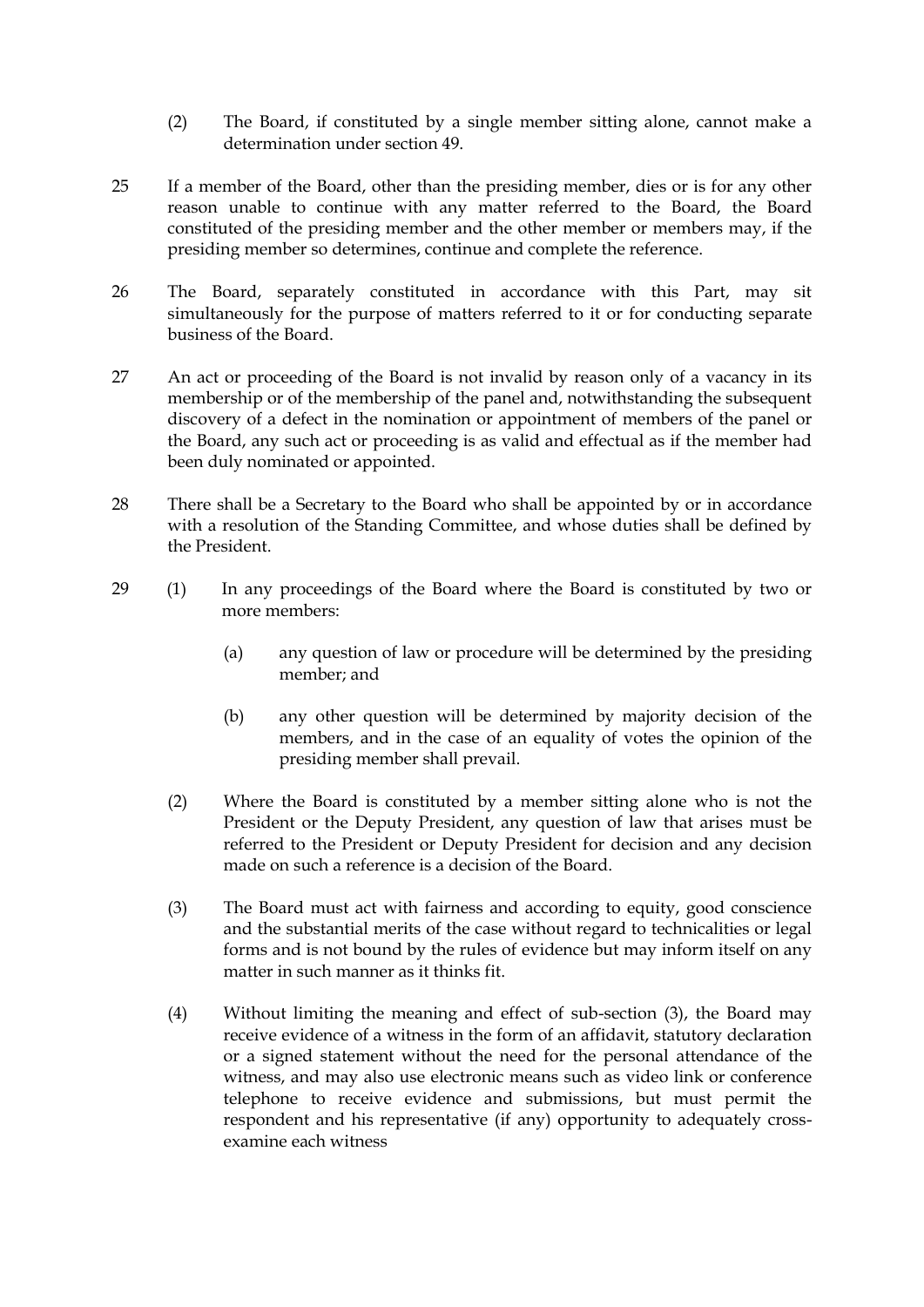- (5) The Board may inform itself from the record of any court or tribunal and may adopt any findings, and accept as its own, the record of any court or tribunal.
- 30 The Board may, for the purpose of any particular reference and at the cost of the General Synod, appoint such person or persons, including the Director, to assist it in inquiring into (but not determining) that reference as the Board thinks fit.
- 31 The Board must give reasons for any determination, other than by way of directions in the course of an inquiry, unless the determination is made by consent of the respondent.
- 32 (1) The Board has no power to award costs of any proceedings before it.
	- (2) A bishop in relation to whom a question is the subject of a reference to the Board may apply to the Standing Committee for the provision of legal assistance.
	- (3) The Standing Committee may grant legal assistance to a bishop on such terms and subject to such conditions as it shall determine.
- 33 (1) The President may make Rules of the Board reasonably required by or pursuant to this Canon and in relation to the practice and procedure of the **Board** 
	- (2) Subject to this Canon and the relevant Rules, the practice and procedure of the Board will be as directed by the presiding member of the Board.

## **PART 7 – REFERENCE OF MATTERS TO THE EPISCOPAL STANDARDS BOARD**

- 34 A question shall be referred to the Board by delivering to the Secretary of the Board a written report of the investigation of the ESC signed by a member of the ESC.
- 35 The Board shall not, in the course of inquiring into any question:
	- (a) inquire into any matter which is or has been the subject of any formal investigation or enquiry conducted;
		- (i) under or pursuant to any provision of the Constitution; or
		- (ii) under or pursuant to a Canon of the General Synod or an Ordinance of a diocese relating to the discipline of clergy or Church workers by a board of enquiry, tribunal or other body;

but may take into account the finding of any such formal investigation or enquiry;

- (b) inquire into, make any findings in relation to or take into account any alleged breach of:
	- (i) faith of the Church, including the obligation to hold the faith;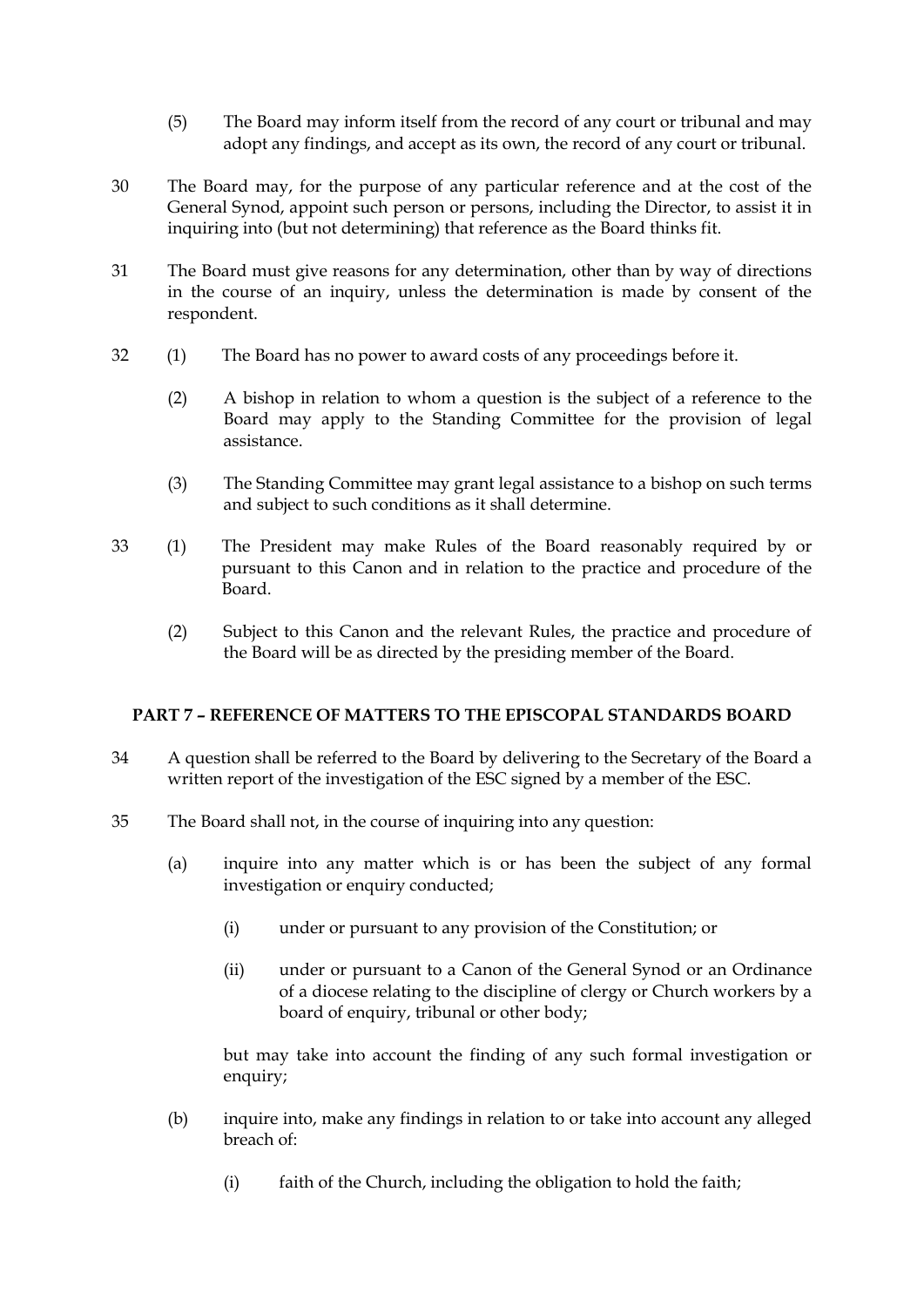- (ii) ritual of the Church, including the rites according to the use of the Church and the obligation to abide by such use; or
- (iii) ceremonial of the Church, including ceremonial according to the use of the Church and the obligation to abide by such use.
- 36 (1) Upon delivery of the report to the Secretary of the Board, the President or Deputy President as the case may be shall as soon as possible determine the membership of the Board for the purpose of the reference.
	- (2) The President or Deputy President as the case may require shall thereupon cause to be convened a sitting for the purpose of giving directions.
	- (3) A person or body appearing or represented before the Board shall comply with the Rules of the Board and with any directions given by the Board.
- 37 Within 14 days of the date of the reference of a matter to the Board or within 14 days of the date of the document or material coming to existence, whichever is the later, the ESC shall cause to be delivered to the Secretary of the Board any documents and material relevant to the reference.
- 38 The ESC, as soon as practicable after delivering the report referred to in section 34 to the Secretary of the Board, shall cause a signed copy of the report to be delivered to the respondent.
- 39 The Board may at any time and from time to time give directions:
	- (a) as to the inspection by and supply of copies to the respondent or any other person of the documents or material relevant to the reference;
	- (b) as to the conduct of its inquiry into the reference.
- 40 The Board may at any time and from time to time give directions to the ESC as to any further inquiries or investigation it requires to be carried out for the purposes of the reference and the ESC shall to the best of its ability cause such directions to be carried out.
- 41 (1) The Board shall deal with any reference as expeditiously as possible.
	- (2) The Board may, if it sees fit, proceed with the determination of a reference notwithstanding that there may be mediation or conciliation proceedings relating to the subject matter of the reference being conducted by or at the direction of the ESC and notwithstanding that there may be criminal or other proceedings being taken against the respondent or some other person.
- 42 (1) The place and time of sitting of the Board comprising two or more members shall be as determined by the presiding member.
	- (2) The place and time of sitting of the Board comprising one member shall be as determined by that member.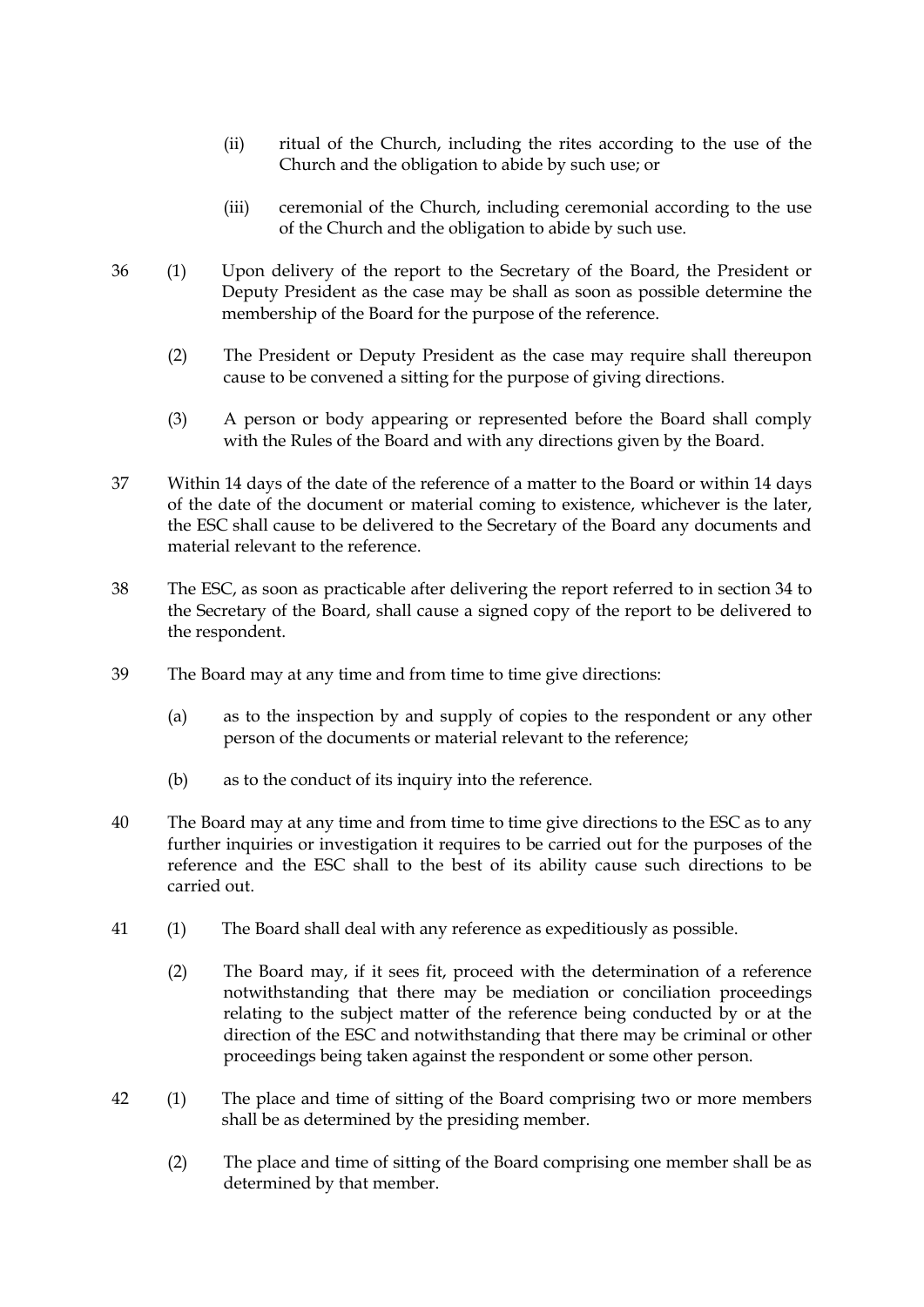- 43 (1) Subject to sub-section (2), the Board must give the following persons reasonable notice of the time and place of a sitting of the Board:
	- (a) the Director; and
	- (b) the respondent; and
	- (c) such other persons as the Board believes have a proper interest in the matter.
	- (2) The Board is not obliged to give notice of a sitting to a person whose whereabouts cannot, after reasonable enquiries, be ascertained.
- 44 In any proceedings before the Board:
	- (a) the ESC and any person may be represented by a legal practitioner or, with leave of the Board, by any other person;
	- (b) the ESC or its appointed representative shall do all in its power to assist the Board and shall carry out any directions of the Board;
	- (c) the Board:
		- (i) must give the ESC and the respondent a reasonable opportunity to call or give evidence, to examine or cross-examine witnesses and to make submissions to the Board; and
		- (ii) must give any other person to whom notice of the proceedings was given or who satisfies the Board that he or she has a proper interest in the matter a reasonable opportunity to make submissions to the Board.
- 45 (1) Subject to sub-section (2), a sitting of the Board on a reference before the Board is an open sitting.
	- (2) On any such sitting before the Board, the Board has an absolute discretion:
		- (a) to direct that no person other than:
			- (i) the respondent and any person representing him or her in the proceedings; and
			- (ii) witnesses or persons making submissions (while giving evidence or making those submissions); and
			- (iii) officers of the Board or persons assisting the Board; and
			- (iv) members of or persons appointed by the ESC; be present in the room while the Board is sitting; or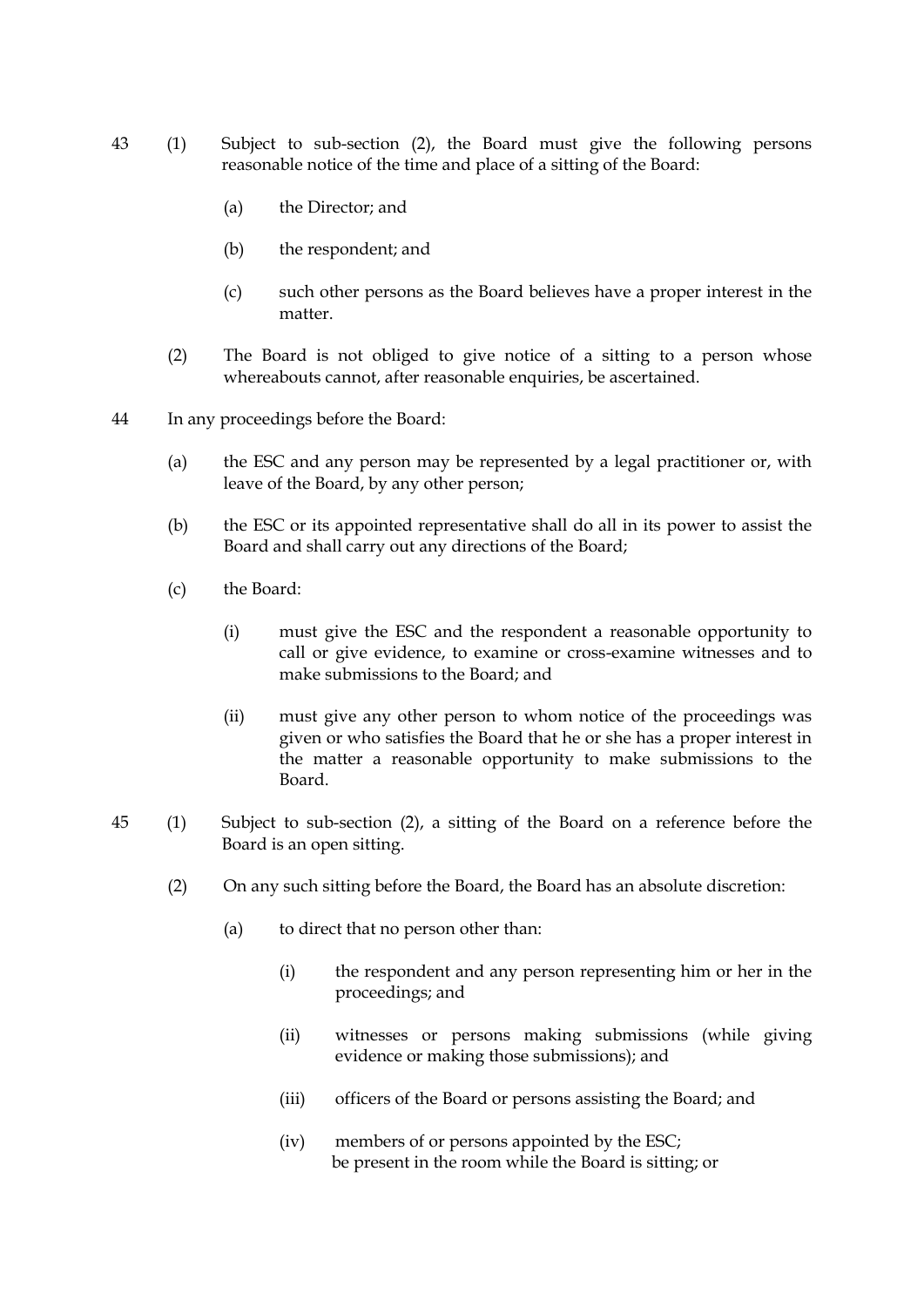- (b) to direct that a particular person (other than a person referred to in paragraph (a)) not be present in the room while the Board is sitting.
- 46 The Board may make a determination in any proceedings in the absence of a person affected by the determination if satisfied that reasonable efforts were made to give that person an opportunity to appear.
- 47 (1) The Board may require a respondent to submit within a specified time to a medical, psychiatric or psychological examination by a person approved by the Board the cost of which shall be met from funds under the control of the General Synod.
	- (2) A copy of the report of an examination under subsection (1) shall be provided to the respondent and to the Board.
- 48 In making any determination the Board shall take into account:
	- (a) the conduct of the bishop as it finds it to have been;
	- (b) in the material before the Board, any other fact or circumstance relevant to the determination of the question before it; and
	- (c) any failure of the bishop to comply with a provision of this Canon or with a direction of the Board.
- 49 If, after investigating the question referred to it about a bishop, the Board is satisfied that:
	- (a) the bishop should be counselled;
	- (b) the bishop's continuation in office should be subject to conditions or restrictions;
	- (c) the bishop is unfit, whether temporarily or permanently, to hold office; or
	- (d) the bishop is unfit to remain in Holy Orders;

the Board may determine accordingly and may:

- (e) direct that the bishop be counselled;
- (f) direct that the bishop's holding of office shall be subject to such conditions or restrictions as the Board may specify;
- (g) direct that the bishop cease to carry out the duties and functions of his office from such time and for such period determined by the Board;
- (h) direct that the bishop resign from the office, within such time as is specified by the Board;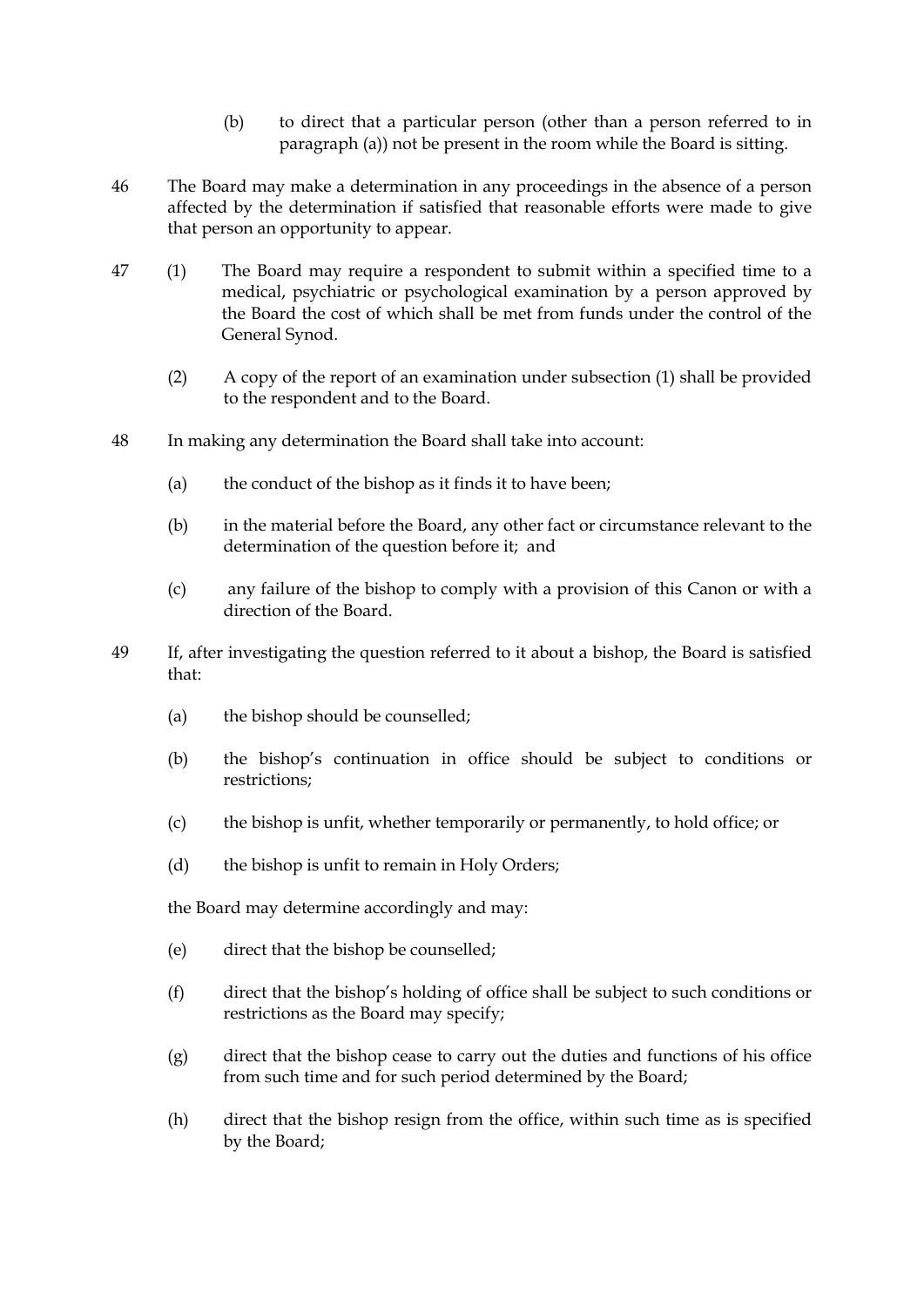- (i) direct that the operation of a determination referred to in paragraphs  $(f)$  to  $(h)$ shall be suspended for such period and upon such conditions as the Board shall specify;
- (j) direct that the bishop relinquish Holy Orders within such time as is specified by the Board;
- (k) give such other direction as the Board sees fit;
- (l) determine that the Bishop be prohibited, either temporarily or permanently, from functioning as a bishop or as a bishop and priest; or
- (m) determine the Bishop be deposed from the exercise of Holy Orders.
- 50 The Board shall cause a copy of each determination and direction to be provided:
	- (a) to the Primate;
	- (b) to the relevant Metropolitan;
	- (c) to the respondent;
	- (d) to the relevant administrator;
	- (e) to the ESC;
	- (f) where appropriate, to any relevant complainant;
	- (g) in the case of a former Bishop, to the relevant diocesan bishop; and

shall cause relevant details to be forwarded for entry into the national register.

- 50A The relevant Metropolitan and, where applicable, the relevant diocesan bishop, is authorised and must give effect to the determination of the board.
- 51 (1) The bishop shall comply with a direction of the Board.
	- (2) [deleted]
	- (3) The ESC may institute proceedings forthwith in the Tribunal in respect of an offence against this section or, if the bishop is no longer a Bishop, shall refer the matter, together with such relevant information concerning the alleged offence as may be in its possession, to the bishop of the diocese in which the bishop is then resident.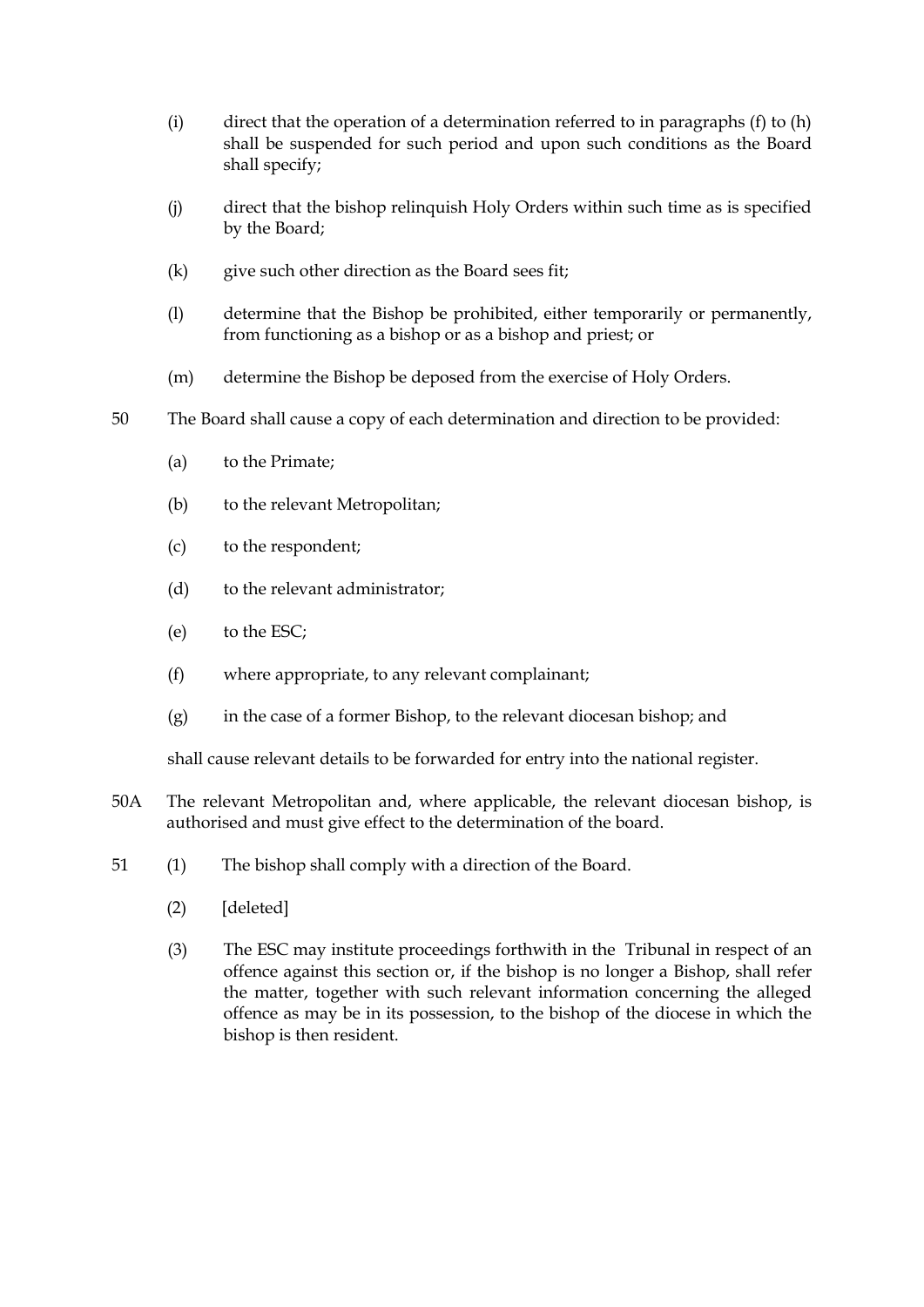## **PART 8 – APPEAL**

52 In this Part, unless the context otherwise requires

**reviewable decision** means a recommendation or determination of the Board other than by way of an interlocutory order;

**Review Board** means the Episcopal Standards Review Board constituted for the purposes of this Part.

- 53 [deleted]
- 54 A Bishop or the ESC, if aggrieved by a reviewable decision, may appeal by notice to the General Secretary.
- 55 (1) The Review Board will be constituted from the members of the panel referred to in section 20 and the members of the panel to be convened for an appeal to the Review Board will be determined by whichever of the President or the Deputy President was not a member of the Board which made the determination that is the subject of the appeal, as soon as possible after the appeal is notified to the President or Deputy President.
	- (2) For the purpose of an appeal, the Review Board shall consist of the President or Deputy President, who shall be the presiding member, and an equal number not exceeding two from the episcopal members and two from the other members of the panel who were not members of the Board which made the determination that is the subject of the appeal.
	- (3) Subsections (3) to (5) of section 23, subsection (1) of section 24, sections 25 to 27, 29 and 31 to 33, subsections (2) and (3) of section 36, and sections 41(1), 42, 45 and 46 apply to an appeal to the Review Board, as if the reference to the Board is a reference to the Review Board.
- 56 For a reviewable decision, the provisions of section 51 shall not apply until the time for lodging an appeal has passed, and no application has been lodged.
- 57 The making of an appeal acts as a stay of the reviewable decision pending determination by the Review Board.
- 58 For a reviewable decision, the Board shall not cause the relevant details to be forwarded for entry into the national register under section 50 until:
	- (a) the time for lodging an appeal has passed, and no notice of appeal has been lodged; or
	- (b) where an appeal has been heard and determined, the determination has been made.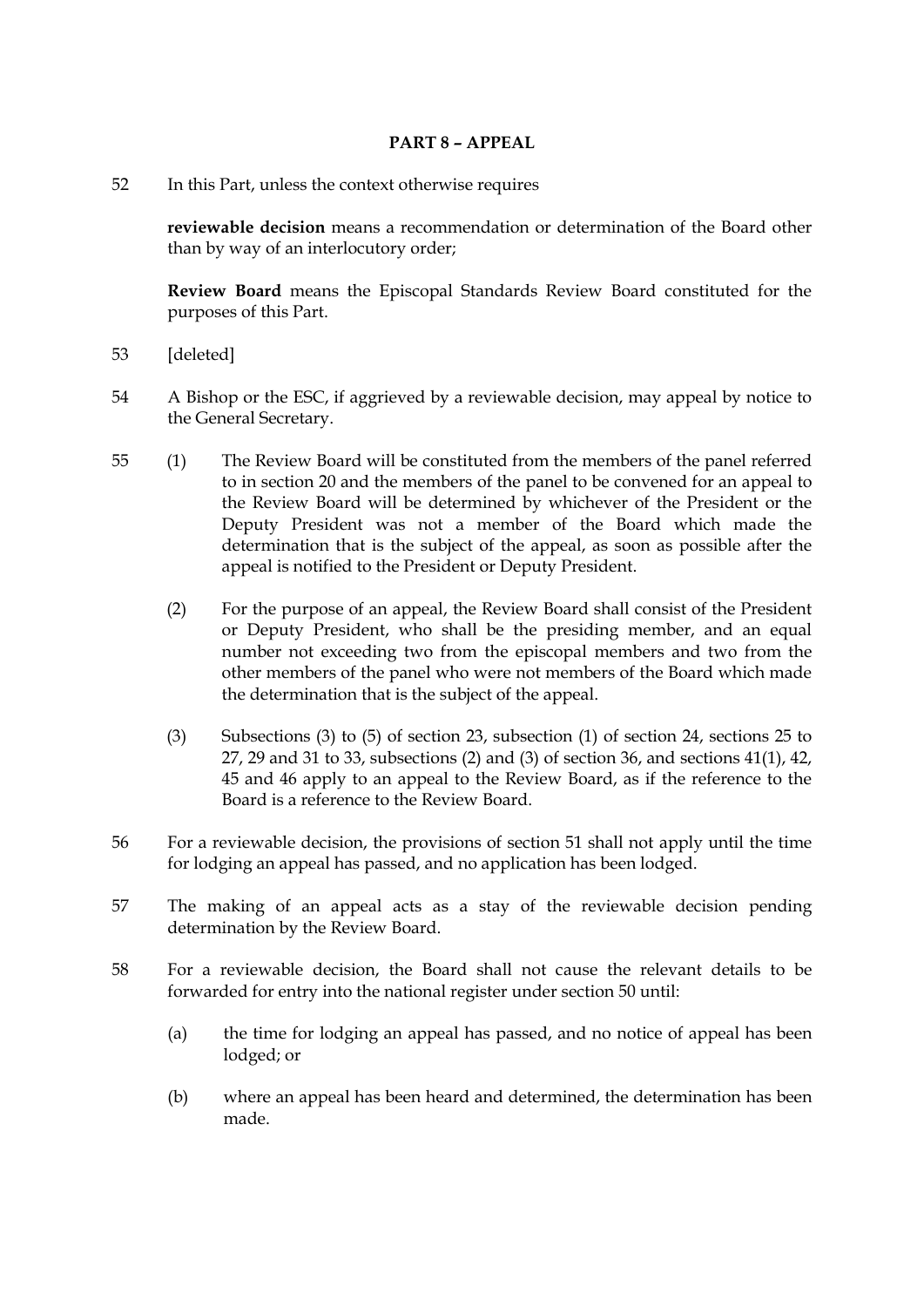- 59 If the Review Board on appeal confirms, varies or makes another determination in substitution for a reviewable decision, the Review Board must cause the details of the confirmed, varied or substituted determination to be forwarded to the General Section and the persons referred to in section 50 and the General Secretary shall cause relevant details to be forwarded for entry into the national register.
- 60 If a Review Board's determination refers a matter back to the Board, then the Board must:
	- (a) determine to take no further action in respect of the matter; or
	- (b) deal with the matter in accordance with Part VII of this Canon, in accordance with such directions or recommendations as the Review Board may make in the Review Board's determination; or
	- (c) deal with the matter in accordance with Part VII of this Canon applying such of the provisions of Part VII as, in the discretion of the Board and in accordance with the Review Board's determination, the Board sees fit.
- 61 An appeal against the reviewable decision must be made within 28 days of a copy of the Board's determination under section 50 being provided to the Bishop and the ESC. The notice of appeal must:
	- (a) be in writing addressed to the General Secretary; and
	- (b) set out the grounds for appeal in the application.
- 62 On receipt of an application for review2, the General Secretary must immediately seek the appointment of a Review Board.
- 63 [deleted]
- 64 Unless otherwise specified in this Canon, the manner in which the appeal is to be conducted will be determined by the Review Board.
- 65 On an appeal of a reviewable decision, the Review Board may make all or any of the following determinations:
	- (a) a determination quashing or setting aside the reviewable decision and making another determination in substitution for it;
	- (b) a determination referring the matter to which the reviewable decision relates to the Board for further consideration, subject to such directions (including the setting of time limits for the further consideration, and for the steps to be taken in the further consideration) as the Review Board determines;
	- (c) [deleted]

<sup>-</sup><sup>2</sup> Consistent with other changes made to this Part, the reference to 'an application for review" should be read as 'a notice of appeal'.